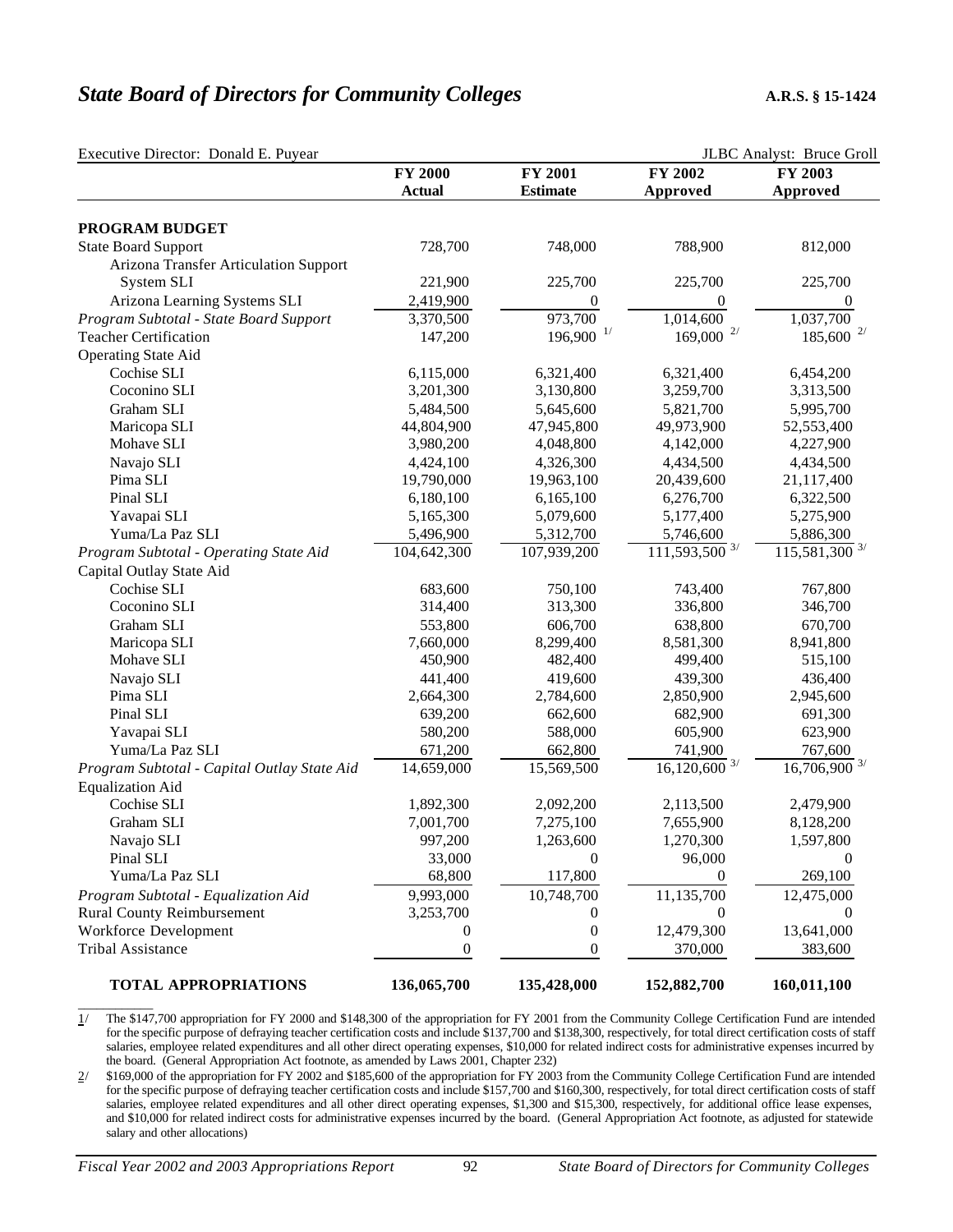|                                             | <b>FY 2000</b> | FY 2001         | FY 2002               | FY 2003               |
|---------------------------------------------|----------------|-----------------|-----------------------|-----------------------|
|                                             | <b>Actual</b>  | <b>Estimate</b> | Approved              | Approved              |
| <b>OPERATING BUDGET</b>                     |                |                 |                       |                       |
| <b>Full Time Equivalent Positions</b>       | 13.0           | 13.0            | 13.0                  | 13.0                  |
| <b>Personal Services</b>                    | 617,400        | 615,000         | 632,000               | 663,700               |
| <b>Employee Related Expenditures</b>        | 102,800        | 111,900         | 108,600               | 107,700               |
| Professional and Outside Services           | 23,400         | 12,800          | 12,800                | 12,800                |
| Travel - In State                           | 28,400         | 32,100          | 32,100                | 32,100                |
| Travel - Out of State                       | 3,800          | 3,200           | 3,200                 | 3,200                 |
| Other Operating Expenditures                | 85,900         | 165,600         | 153,400               | 167,300               |
| Equipment                                   | 14,200         | 4,300           | 15,800                | 10,800                |
| <b>Operating Subtotal</b>                   | 875,900        | 944,900         | 957,900               | 997,600               |
| Special Line Items (SLI)                    | 135,189,800    | 134,483,100     | 151,924,800           | 159,013,500           |
| <b>TOTAL APPROPRIATIONS</b>                 | 136,065,700    | 135,428,000     | 4/5/6/<br>152,882,700 | 4/5/6/<br>160,011,100 |
| <b>FUND SOURCES</b>                         |                |                 |                       |                       |
| General Fund                                | 135,918,500    | 135,231,100     | 139,864,400           | 145,800,900           |
| General Fund - Dedicated                    | $\theta$       | $\mathbf{0}$    | 12,849,300            | 14,024,600            |
| Subtotal - General Fund                     | 135,918,500    | 135,231,100     | 152,713,700           | 159,825,500           |
| <b>Other Appropriated Funds</b>             |                |                 |                       |                       |
| <b>Community College Certification Fund</b> | 147,200        | 196,900         | 169,000               | 185,600               |
| Subtotal - Other Appropriated Funds         | 147,200        | 196,900         | 169,000               | 185,600               |
| <b>TOTAL APPROPRIATIONS</b>                 | 136,065,700    | 135,428,000     | 152,882,700           | 160,011,100           |

**AGENCY DESCRIPTION** *— The Arizona community college system is comprised of the State Board of Directors (State Board) and 10 college districts. Arizona's community colleges provide programs and training in the arts, sciences and humanities, and vocational education leading to an Associates degree, Certificate of Completion, or transfer to a Baccalaureate degree-granting college or university.*

\_\_\_\_\_\_\_\_\_\_\_\_

<sup>3/</sup> Each district has the option of using up to 20% of its total Capital Outlay Aid appropriation for Operating Aid purposes, or this same amount may be taken out of its total Operating State Aid appropriation and used for Capital Outlay purposes (A.R.S. § 15-1464F).

<sup>4/</sup> It is the intent of the Legislature that the Community Colleges and Universities cooperate in operating a Statewide Articulation and Transfer System, including the process for transfer of lower division general education credits, general elective credits and curriculum requirements for majors, to ensure that community college students may transfer to Arizona public universities without a loss of credits toward a baccalaureate degree. It is also the intent of the Legislature that the Higher Education Study Committee continue the collaborative process that assures that the postsecondary education needs of students statewide are met without unnecessary duplication of programs. The committee shall focus its efforts on potential students who reside in rural areas or who cannot meet the regular class schedule due to their employment and family matters. The Arizona Board of Regents and the State Board of Directors for Community Colleges shall submit an annual report of their progress on both articulation and meeting statewide postsecondary education needs to the Joint Legislative Budget Committee by December 15, 2001 and December 15, 2002. (General Appropriation Act footnote)

<sup>5/</sup> All community college districts shall provide articulation information to students for classes that transfer for credit to an Arizona public university, including references to advisement, counseling and appropriate Web sites, in all catalogues, course schedules and Internet course guides. (General Appropriation Act footnote)

<sup>6/</sup> General Appropriation Act funds are appropriated as an Operating Lump Sum with district-by-district Special Line Items and Other Special Line Items.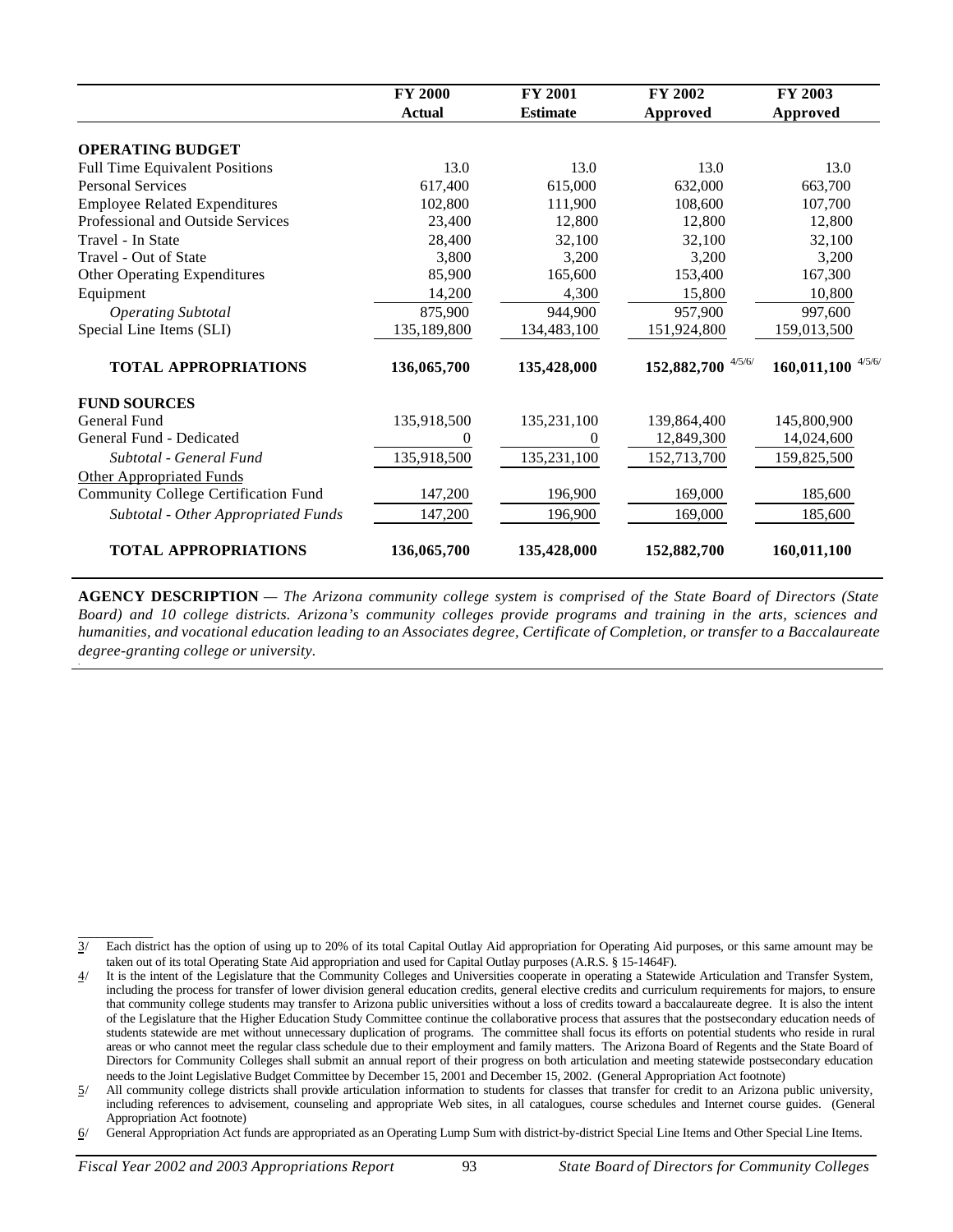| <b>PERFORMANCE MEASURES</b>                                                                         | FY 1999<br>Est./Actual | FY 2000<br>Est./Actual | FY 2001<br>Estimate | FY 2002-03<br>Estimate |
|-----------------------------------------------------------------------------------------------------|------------------------|------------------------|---------------------|------------------------|
| % of upper-division students at universities who<br>transfer from an Arizona Community College with |                        |                        |                     |                        |
| 12 or more credits                                                                                  | NA/34                  | NA/35                  | 36                  | 40                     |
| % of students who transfer to Arizona public<br>$\bullet$<br>universities without loss of credits   | NA/50                  | NA/65                  | 75                  | 85/95                  |
| No. of applied Baccalaureate programs<br>$\bullet$<br>collaboratively developed with universities   | NA/5                   | NA/6                   | 8                   | 10/12                  |
| % of community college campuses that offer 2-way<br>$\bullet$<br>interactive TV courses             | NA/30                  | NA/42                  | 65                  | 85/100                 |
| % of students completing vocational education<br>programs who enter jobs related to training        | 85/85                  | 85/85                  | 85                  | 88/90                  |
| Administration as a % of total cost<br>$\bullet$                                                    | NA/0.7                 | 0.7/0.7                | 0.7                 | 0.7/0.7                |
| Customer satisfaction rating for districts receiving<br>$\bullet$<br>board services (Scale 1-8)     | NA                     | NA                     | 6.0                 | 6.0                    |

**State Board Support Program** — This program provides general administrative support to the State Board including budget, personnel, computer services, strategic management, policy development and implementation. The program also reviews and makes recommendations concerning community college district budget requests, curriculum, tuition and fees, and facilities. The approved appropriation is funded from the General Fund.

The State Board consists of 17 members: one from each county appointed by the Governor; a representative of the Arizona Board of Regents; and the Superintendent of Public Instruction or the Superintendent's designee. The State Board enacts ordinances for the governance of the community colleges, sets standards for their operation, and fixes student tuition and fees.

*Lease Increase* — The approved amount includes an increase of \$21,200 from the General Fund in both FY 2002 and FY 2003 above FY 2001 for increased annual lease expenses for office space.

*Equipment* — The approved amount includes one-time increases of \$7,600 in FY 2002 and \$4,300 in FY 2003 above FY 2001 from the General Fund for computer equipment and software replacement.

**Arizona Transfer Articulation Support System (ATASS) Special Line Item** — This Special Line Item supports a joint initiative of the community colleges and universities to facilitate better course transfer articulation and to develop a shared statewide student and financial information database for enhancing reporting and accountability *(See footnote #4 above)*. The approved appropriation is funded from the General Fund.

The approved amount includes an increase of \$225,700 in both FY 2002 and FY 2003 above FY 2001 to continue the state's matching funds for ongoing system operating and support services. The approved amount funds

approximately 36% of the \$628,100 total required to fully fund ATASS in FY 2002 and approximately 39% of the \$581,900 total required for FY 2003. The Legislature intends that the \$402,400 difference in FY 2002 and \$356,200 in FY 2003 required to fully fund ATASS be provided in equal matching amounts of \$201,200 and \$178,100 from the community colleges and public state universities for FY 2002 and FY 2003, respectively.

**Arizona Learning Systems (ALS) Special Line Item** — This Special Line Item supports a consortium of Arizona's 10 community college districts under the auspices of the State Board to promote distance learning across district boundaries using Internet, interactive videoconferencing, and other technologies. The FY 2000 actual expenditure of \$2,419,900 from the General Fund was used to establish connectivity for distance learning to each main campus of the state's 10 college districts. ALS began offering classes in January 2001.

**Teacher Certification Program** — This program reviews applications, issues certificates in specific disciplines to individuals who are qualified to teach in Arizona community colleges, and fixes and collects fees for issuance and renewal of certificates. The approved appropriation is funded from the Community College Certification Fund.

*Lease Increase* — The approved amount includes a FY 2002 increase of \$12,300 above FY 2001 and a FY 2003 increase of \$26,300 above FY 2001 from the Community College Certification Fund for increased annual lease expenses for office space.

Laws 2001, Chapter 232, Section 5 of the Supplemental Appropriations omnibus bill appropriated \$46,500 from the Community College Certification Fund for FY 2001 to the State Board for increased annual lease expenses for office space.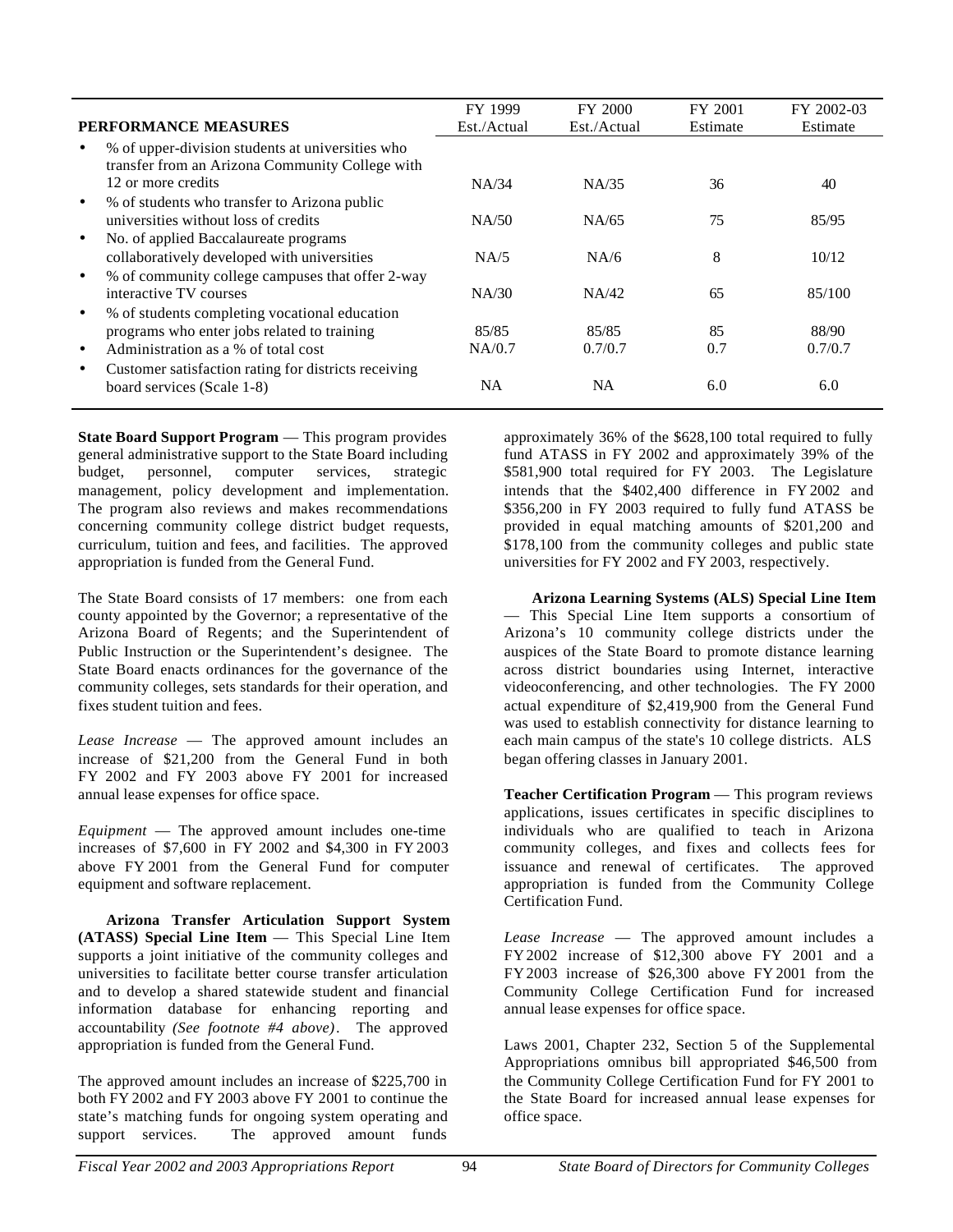*Equipment* — The approved amount includes one-time increases of \$3,900 in FY 2002 and \$2,200 in FY 2003 above FY 2001 from the Community College Certification Fund for computer equipment and software replacement.

*Indirect Costs* — The approved amounts for FY 2002 and FY 2003 include \$10,000 from the Community College Certification Fund to defray reasonable expenditures incurred by the State Board for administration of the fund. These costs include a share of the Executive Director's salary, financial services, and other State Board staff whose efforts indirectly support the certification process.

## **Operating State Aid Program and Special Line Items**

— This program provides the community college districts with funds for continuing operating and maintenance expenses pursuant to A.R.S. § 15-1466. The approved appropriation is funded from the General Fund. Each district's funding is provided in its own Special Line Item.

The approved amount includes a collective FY 2002 increase of \$3,654,300 above FY 2001 and a collective FY 2003 increase of \$7,642,100 above FY 2001 to fully fund the growth-only statutory formula for each community college district.

The community college funding formula "holds harmless" districts with declining full-time student equivalent (FTSE) enrollment by adjusting state aid in an amount that reflects only growth in the FTSE enrollment count. enrollment adjustment is calculated by multiplying the increase in the most recent year's actual FTSE for each district by the average state aid per FTSE appropriated in the current fiscal year. Therefore, Operating State Aid equals the sum of the current year base plus the FTSE enrollment growth adjustment, and also becomes the base amount to be adjusted in the next fiscal year. Statewide, FTSE is estimated to grow by 6,658, or 3.5%, in each year of the biennium. The audited enrollment growth used for FY 2002 is 3,175 FTSE and the estimated enrollment growth used for FY 2003 is 3,483 FTSE. The approved FY 2003 funding formula increase is based on the JLBC Staff district enrollment estimates using the 5-year average percent change of actual audited FTSE by district for FY 1995 to FY 2000 and may need to be adjusted for actual audited FY 2001 enrollment.

**Capital Outlay State Aid Program and Special Line Items** — This program provides the community college districts with funds for capital land, building, and equipment needs pursuant to A.R.S. § 15-1464. The approved appropriation is funded from the General Fund. Each district's funding is provided in its own Special Line Item.

The approved amount includes a collective FY 2002 increase of \$551,100 above FY 2001 and a collective FY 2003 increase of \$1,137,400 above FY 2001 to fully

fund the statutory formula for each community college district.

These sums are derived by funding the statutory rates of \$210/FTSE for districts with 5,000 or less FTSE, and \$160/FTSE for districts with greater than 5,000 FTSE. The statutory Capital Outlay State Aid formula provides per capita funding to districts based on the district's size and the most recent year's actual audited FTSE. Again, the approved FY 2003 funding formula increase is based on JLBC Staff district enrollment estimates using the 5 year average percent change of actual audited FTSE by district for FY 1995 to FY 2000 and may need to be adjusted for actual audited FY 2001 enrollment.

**Equalization Aid Program and Special Line Items** — This program provides additional state aid to qualifying community college districts whose tax base is insufficient to provide adequate funding for continuing operations and maintenance pursuant to A.R.S. § 15-1468. The approved appropriation is funded from the General Fund. Each district's funding is provided in its own special line item.

The approved amount includes a FY 2002 increase of \$387,000 above FY 2001 and a FY 2003 increase of \$1,072,900 above FY 2001 to fully fund the statutory formula for each qualifying community college district.

Four districts are eligible to receive aid in each year of the biennium. Equalization Aid is paid to community college districts with property tax bases that are less than the minimum assessed value specified in A.R.S. § 15-1402. Under the Equalization Aid formula, the minimum assessed valuation is increased by the average growth in actual assessed valuation for the 2 most recent years for all rural districts with populations of less than 500,000 persons. In FY 2002, districts are eligible if their minimum assessed value is \$646,669,600. In FY 2003, that level is \$685,146,500.

Equalization Aid is paid out on the basis of the difference between minimum assessed valuation and the most recent year's actual assessed valuation for the district. Equalization Aid is calculated at the lesser of \$1.37 per \$100 of the district's assessed valuation or the district's levy rate.

**Rural County Reimbursement Program** — This program reimburses community college districts for students enrolled from counties that are not a part of an established community college district. The appropriation is funded from the General Fund. Pursuant to A.R.S. § 15- 1469, the FY 2000 actual expenditure of \$3,253,700 is offset by a corresponding reduction in the county's sales tax apportionment. The payments made on behalf of the counties are not included in county expenditure limits established in the Arizona Constitution.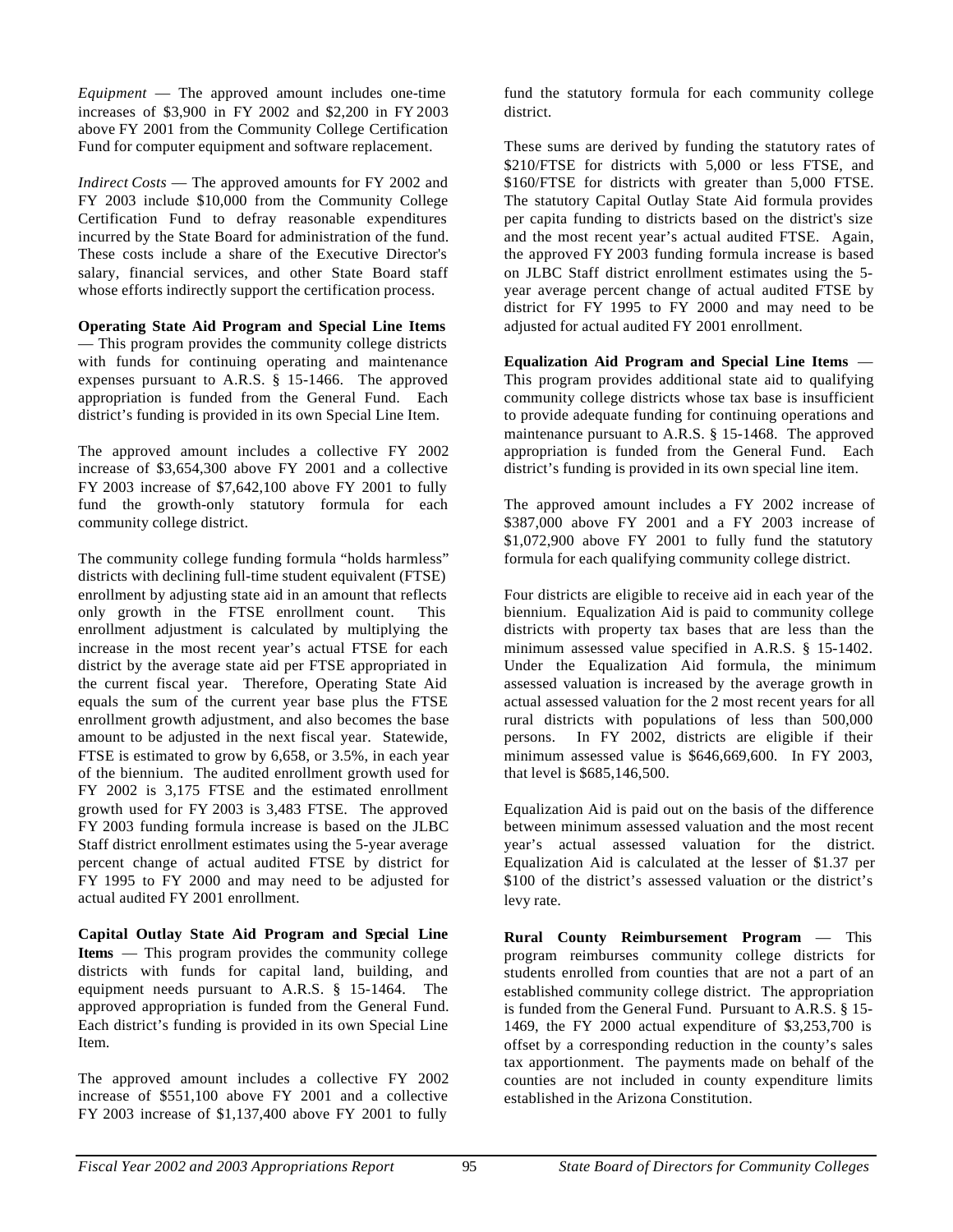**Workforce Development (Dedicated) Program** — This program establishes individual community college district Workforce Development accounts to provide funding for workforce development and job training pursuant to "Education 2000" (Proposition 301), which voters enacted into law during the November 2000 General Election.

The approved amounts are estimates of monies that will be deposited into the accounts each year under Education 2000. Education 2000 increased the state Transaction Privilege Tax (TPT) ("sales tax") rate from 5% to 5.6% and dedicated the new revenues from that rate increase to various programs in public education. The community college district Workforce Development accounts receive 3% of collections from the new sales tax revenues. The approved appropriation is funded from the education sales tax portion of the General Fund.

The approved amount includes a FY 2002 increase of \$12,479,300 above FY 2001 and a FY 2003 increase of \$13,641,000 above FY 2001 for workforce development and job-training purposes. Since district Workforce Development accounts did not exist in FY 2001, the recommended increases for FY 2002 and FY 2003 also equal total recommended funding for those years.

Under Education 2000, monies will be transferred monthly into each district's Workforce Development account. These monies are to be distributed as follows:

- **·** \$1,000,000 each fiscal year for 13 consecutive fiscal years beginning in FY 2002 for matching capital requirements pursuant to A.R.S. § 15-1463 to a district in the order that the campus qualified. In both FY 2002 and FY 2003, Navajo Community College District will receive the \$1,000,000 for its Snowflake and Winslow campuses, respectively.
- **·** Thereafter, each district will receive \$200,000 plus a prorated share of the remaining monies based on their percentage of the most recent total statewide audited FTSE.

The approved detailed estimated distributions of these monies to community college districts for FY 2002 and FY 2003 are shown in *Table 1*.

Community college district boards are responsible for approving expenditures for workforce development and job training purposes. The district boards must submit annual reports on their workforce development plans, outlining purpose and goals, activities and expenditures authorized, actual expenditures, and general accounting of expenditures to the State Board, Governor, President of the Senate, Speaker of the House of Representatives, and the Department of Commerce.

## **Table 1**

## **Estimated Distribution of Education 2000 Workforce Development Accounts**

|                 | <b>Estimated Sales Tax</b><br>Revenues $\frac{1}{2}$ |  |  |
|-----------------|------------------------------------------------------|--|--|
| FY 2002         | FY 2003                                              |  |  |
| \$<br>557,800   | \$<br>600,100                                        |  |  |
| 362,200         | 380,700                                              |  |  |
| 507,500         | 549,500                                              |  |  |
| 5,621,400       | 6,315,200                                            |  |  |
| 440,400         | 468,400                                              |  |  |
| 1,411,500       | 1,427,400                                            |  |  |
| 2,001,100       | 2,214,500                                            |  |  |
| 528,700         | 560,200                                              |  |  |
| 491,600         | 525,100                                              |  |  |
| 557,100         | 599,900                                              |  |  |
| \$12,479,300    | \$13,641,000                                         |  |  |
| 1,000,000<br>S. | \$1,000,000                                          |  |  |
| 2,000,000       | 2,000,000                                            |  |  |
| 9,479,300       | 10,641,000                                           |  |  |
| \$12,479,300    | \$13,641,000                                         |  |  |
|                 |                                                      |  |  |

1/ Estimated sales tax revenues include \$200,000 to each district plus a prorata share of the remaining revenues based on actual audited FTSE for FY 2002 and estimated FTSE for FY 2003.

- 2/ The FY 2002 amount to Navajo Community College District includes \$1,000,000 in state Capital Matching monies for the Snowflake campus pursuant to A.R.S. § 15-1463 .
- 3/ The FY 2003 amount to Navajo Community College District includes \$1,000,000 in state Capital Matching monies for the Winslow campus pursuant to A.R.S. § 15-1463 .

**Tribal Assistance (Dedicated) Program —** This program provides funding to qualifying tribal colleges for workforce development and job training pursuant to "Education 2000" (Proposition 301). The approved appropriation is funded from the education sales tax portion of the General Fund.

The approved amount includes a FY 2002 increase of \$370,000 above FY 2001 and a FY 2003 increase of \$383,600 above FY 2001 to qualifying Indian colleges for workforce development and job training purposes. Since Tribal Assistance did not exist in FY 2001, the recommended increases for FY 2002 and FY 2003 also equal total recommended funding for those years.

Each qualifying tribal college shall receive distributions as if it were a community college district under the jurisdiction of the State Board of Directors for Community Colleges. In other words, each qualifying tribal college will receive \$200,000 plus a prorated share based on their percentage of the most recent total statewide audited FTSE.

The approved amounts are estimates of monies that will be deposited into qualifying tribal college accounts each year under Education 2000. Currently, Dine College is the only